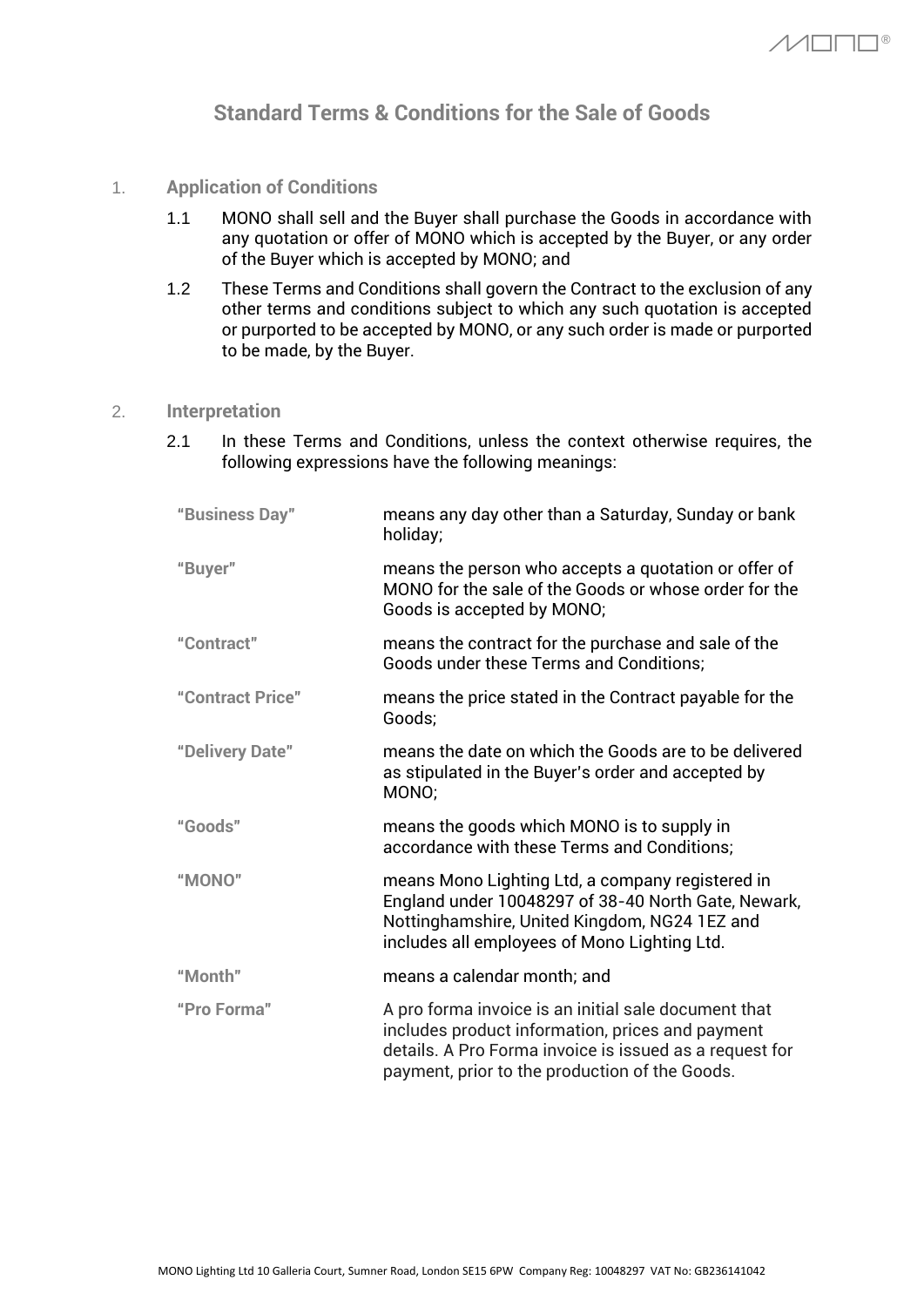**"Quotation"** A quotation, also known as a quote, is an official document provided by MONO, to a potential Buyer, listing the product part numbers, description, prices, discount and any applicable terms and conditions.

 $\wedge$  $\Box$  $\Box$  $\Box$ ®

- 2.2 Unless the context otherwise requires, each reference in these Terms and Conditions to:
	- 2.2.1 "writing", and any cognate expression, includes a reference to any communication effected by electronic or facsimile transmission or similar means;
	- 2.2.2 a statute or a provision of a statute is a reference to that statute or provision as amended or re-enacted at the relevant time;
	- 2.2.3 "these Terms and Conditions" is a reference to these Terms and Conditions and any Schedules as amended or supplemented at the relevant time;
	- 2.2.4 a Schedule is a schedule to these Terms and Conditions; and
	- 2.2.5 a Clause or paragraph is a reference to a Clause of these Terms and Conditions (other than the Schedules) or a paragraph of the relevant Schedule.
	- 2.2.6 a "Party" or the "Parties" refer to the parties to these Terms and Conditions.
- 2.3 The headings used in these Terms and Conditions are for convenience only and shall have no effect upon the interpretation of these Terms and Conditions.
- 2.4 Words imparting the singular number shall include the plural and vice versa.
- 2.5 References to any gender shall include the other gender.
- 3. **Basis of Sale**
	- 3.1 MONO's employees or agents are not authorised to make any representations concerning the Goods unless confirmed by MONO in writing. In entering into the Contract the Buyer acknowledges that it does not rely on, and waives any claim for breach of, any such representations which are not so confirmed.
	- 3.2 No variation to these Conditions shall be binding unless agreed in writing between the authorised representatives of the Buyer and MONO.
	- 3.3 Sales literature, price lists and other documents issued by MONO in relation to the Goods are subject to alteration without notice and do not constitute offers to sell the Goods which are capable of acceptance. No contract for the sale of the Goods shall be binding on MONO unless MONO has issued a quotation which is expressed to be an offer to sell the goods or has accepted an order placed by the Buyer by whichever is the earlier of:
		- 3.3.1 MONO's written acceptance;
		- 3.3.2 delivery of the Goods; or
		- 3.3.3 MONO's invoice.
	- 3.4 Any typographical, clerical or other accidental errors or omissions in any sales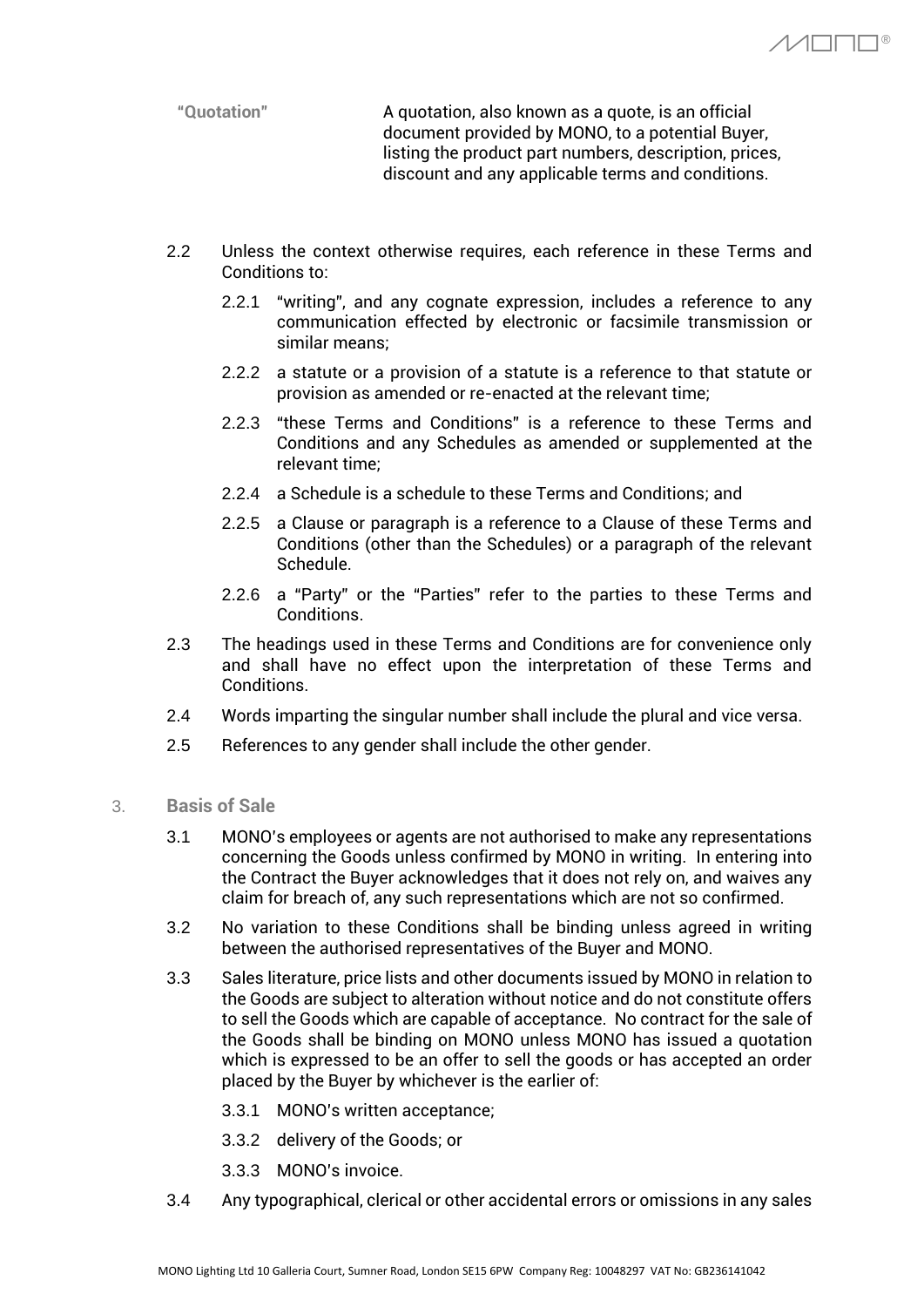$\wedge$  $\wedge$  $\Box$  $\Box$  $\Box$ ®

literature, quotation, price list, acceptance of offer, invoice or other document or information issued by MONO shall be subject to correction without any liability on the part of MONO.

- 4. **Orders and Specifications**
	- 4.1 No order submitted by the Buyer shall be deemed to be accepted by MONO unless and until confirmed in writing by MONO's authorised representative.
	- 4.2 The specification for the Goods shall be that set out in MONO's sales documentation unless varied expressly in the Buyer's order (if such variation(s) is/are accepted by MONO). The Goods will only be supplied in the minimum units thereof stated in MONO's price list or in multiples of those units. Orders received for quantities other than these will be adjusted accordingly.
	- 4.3 Illustrations, photographs or descriptions whether in catalogues, brochures, price lists or other documents issued by MONO are intended as a guide only and shall not be binding on MONO.
	- 4.4 MONO reserves the right to make any changes in the specification of the Goods which are required to conform to any applicable safety or other statutory or regulatory requirements or, where the Goods are to be supplied to the Buyer's specification, which do not materially affect their quality or performance.
	- 4.5 No order which has been accepted by MONO may be cancelled by the Buyer except with the agreement in writing of MONO on the terms that the Buyer shall indemnify MONO in full against all loss (including loss of profit), costs (including the cost of all labour and materials used), damages, charges and expenses incurred by MONO as a result of such cancellation.
- 5. **Price**
	- 5.1 The price of the Goods shall be the price quoted on an official Quotation, or Pro Forma invoice, provided by MONO. Prices shown on the Quotation(s) and Pro Forma invoice(s) are strictly valid for 30-days, or such lesser time as MONO may specify, from the date shown on the Quotation or Pro Forma.
	- 5.2 MONO reserves the right, by giving written notice to the Buyer at any time before delivery, to increase the price of the Goods to reflect any increase in the cost to MONO which is due to any factor beyond the control of MONO (including, without limitation, any foreign exchange fluctuation, currency regulation, alteration of duties, significant increase in the costs of labour, materials or other costs of manufacture), any change in delivery dates, quantities or specifications for the Goods which are requested by the Buyer, or any delay caused by any instructions of the Buyer or failure of the Buyer to give MONO adequate information or instructions.
	- 5.3 Except as otherwise stated under the terms of any quotation or pro forma invoice, prices shall be understood to be EXW (Unit 4 Blackwood Court, Teal Park, Lincoln LN6 3AE) ICC Incoterms 2010, and are exclusive of packaging and shipping costs.
	- 5.4 Prices are exclusive of any applicable value added tax, excise, sales taxes or levies of a similar nature which are imposed or charged by any competent fiscal authority in respect of the Goods, which the Buyer shall be additionally liable to pay to MONO.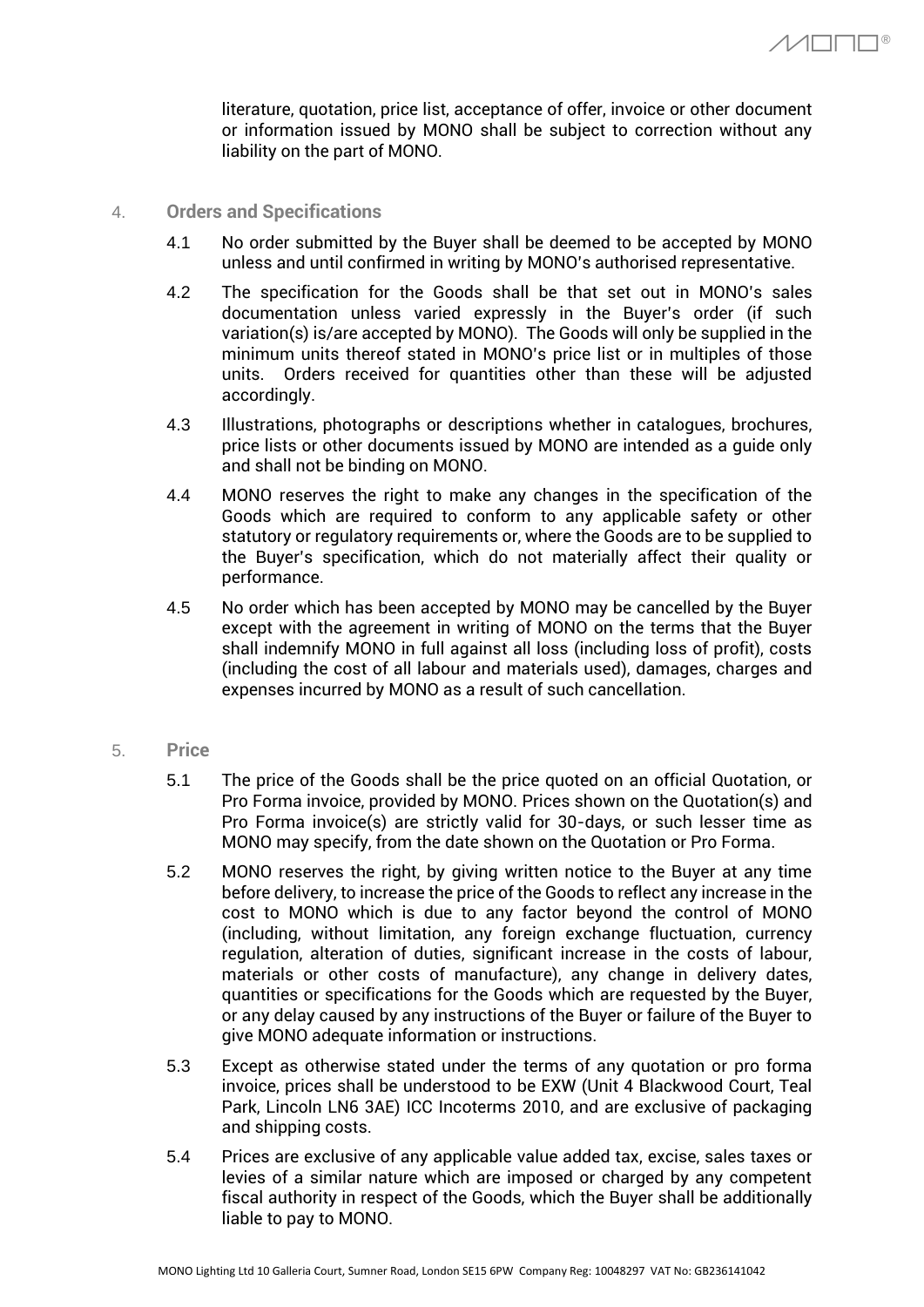## 6. **Payment**

- 6.1 Subject to any special terms agreed in writing between the Buyer and MONO, MONO shall provide a Pro Forma invoice to the Buyer for the price of the Goods prior to the production and/or delivery of the Goods.
- 6.2 The Buyer shall pay the price of the Goods (less any discount or credit allowed by MONO, but without any other deduction credit or set off) within 7 Business Days of the date of MONO's Pro Forma invoice or otherwise in accordance with such credit terms as may have been agreed in writing between the Buyer and MONO in respect of the Contract. Payment shall be made on the due date notwithstanding that delivery may not have taken place and/or that the property in the Goods has not passed to the Buyer. The time for the payment of the price shall be of the essence of the Contract. Receipts for payment will be issued only upon request.
- 6.3 All payments shall be made to MONO as indicated on the Pro Forma invoice issued by MONO. Goods will not be dispatched by MONO until payment has been received in full, unless expressly agreed otherwise in writing by MONO.

# 7. **Delivery**

- 7.1 Delivery of the Goods shall be made by MONO delivering the Goods to the place in the United Kingdom specified in the Buyer's order and/or MONO's acceptance as the location to which the Goods are to be delivered by MONO or, if no place of delivery is so specified, by the Buyer collecting the Goods at MONO's premises at any time after MONO has notified the Buyer that the Goods are ready for collection.
- 7.2 The Delivery Date is approximate only and time for delivery shall not be of the essence unless previously agreed by MONO in writing. The Goods may be delivered by MONO in advance of the Delivery Date upon giving reasonable notice to the Buyer.
- 7.3 Where the Goods are to be delivered in instalments, each delivery shall constitute a separate contract and failure by MONO to deliver any one or more of the instalments in accordance with these Terms and Conditions or any claim by the Buyer in respect of any one or more instalments shall not entitle the Buyer to treat the Contract as a whole as repudiated.
- 7.4 If the Buyer fails to take delivery of the Goods or any part of them on the Delivery Date and/or fails to provide any instructions, documents, licences, consents or authorisations required to enable the Goods to be delivered on that date, MONO shall be entitled upon giving written notice to the Buyer to store or arrange for the storage of the Goods and then notwithstanding the provisions of sub-Clause 10.1 risk in the Goods shall pass to the Buyer, delivery shall be deemed to have taken place and the Buyer shall pay to MONO all costs and expenses including storage and insurance charges arising from such failure.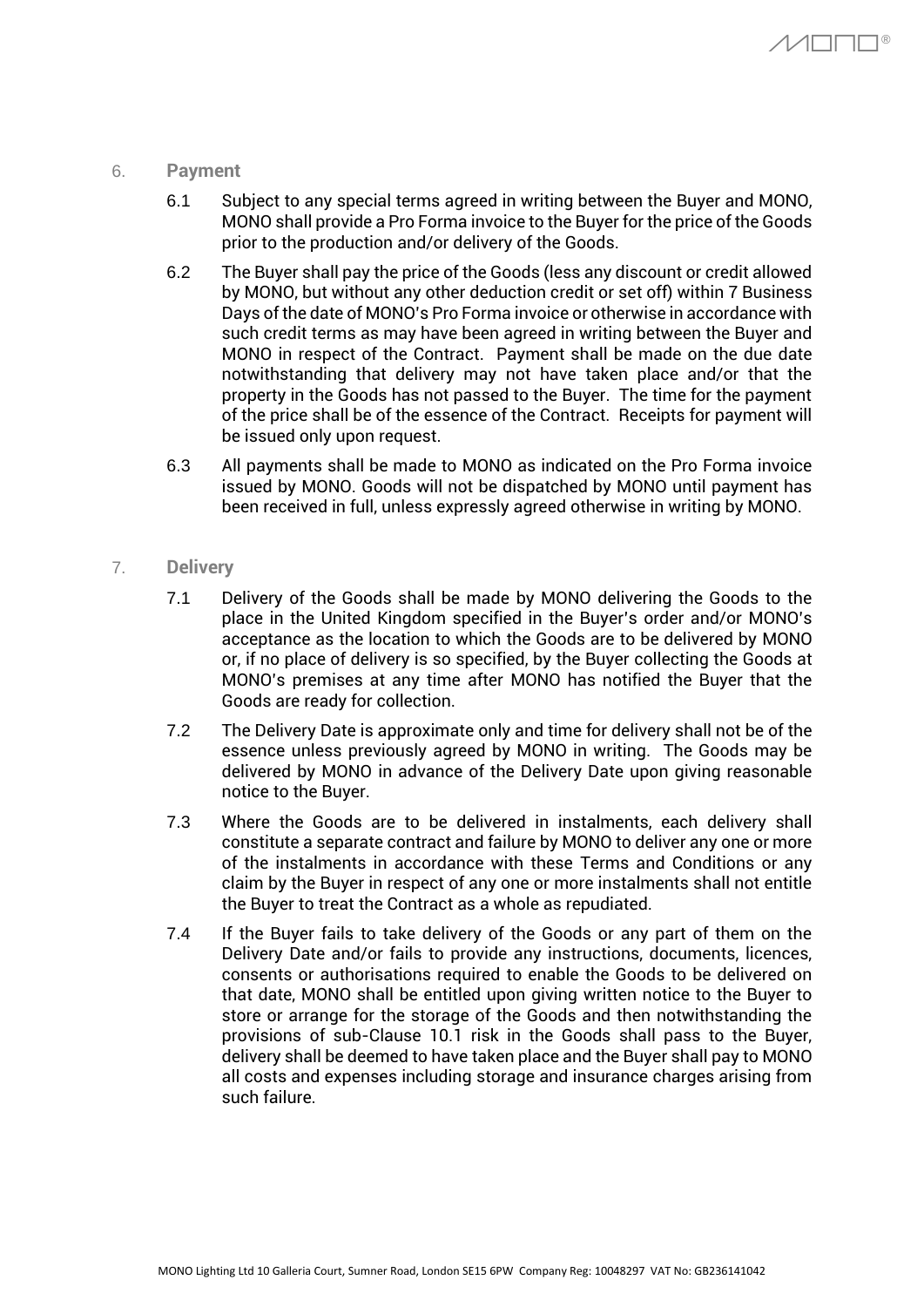- 8. **Non-Delivery**
	- 8.1 The quantity of any consignment of Goods as recorded by MONO upon despatch from MONO shall be conclusive evidence of the quantity received by the Purchaser on delivery unless the Purchaser can provide conclusive evidence proving the contrary.

 $\Lambda$  $\Lambda$  $\Box$  $\Box$  $\Box$ ®

- 8.2 Any liability of MONO for non-delivery of the Goods shall be limited to replacing within a reasonable time, or issuing a credit note against any invoice raised for, any such Goods that were not delivered.
- 9. **Inspection/Shortage**
	- 9.1 The Buyer is under a duty whenever possible to inspect the Goods on delivery or on collection as the case may be.
	- 9.2 Where the Goods cannot be examined the carrier's delivery note or such other note as appropriate shall be marked "not checked".
	- 9.3 MONO shall be under no liability for any damage or shortages that would be apparent on reasonable careful inspection if the provisions of this Clause 9 are not complied with and, in any event, will be under no liability if a written complaint is not delivered to MONO within 5 Business Days of delivery detailing the alleged damage or shortage.
	- 9.4 In all cases where defects or shortages are complained of MONO shall be under no liability in respect thereof unless an opportunity to inspect the Goods is supplied to MONO before any use is made thereof or any alteration or modification is made thereto by the Buyer.
	- 9.5 Subject to sub-Clauses 9.3 and 9.4, MONO shall make good any shortage in the Goods and where appropriate repair or replace any Goods damaged in transit as soon as it is reasonable to do so, but otherwise shall be under no liability whatsoever arising from such shortage or damage.
- 10. **Risk and Retention of Title**
	- 10.1 Risk of damage to or loss of the Goods shall pass to the Buyer at:
		- 10.1.1 in the case of Goods to be collected from MONO's premises, the time when MONO notifies the Buyer that the Goods are available for collection; or
		- 10.1.2 in the case of Goods to be delivered, the time of delivery or, if the Buyer wrongfully fails to take delivery of the Goods, the time when MONO has tendered delivery of the Goods.
	- 10.2 Notwithstanding, legal and beneficial title of the Goods shall not pass to the Buyer until MONO has received in cash or cleared funds payment in full of the price of the Goods and any other goods supplied by MONO and the Buyer has repaid all moneys owed to MONO, regardless of how such indebtedness arose.
	- 10.3 Until payment has been made to MONO in accordance with these Conditions and title in the Goods has passed to the Buyer, the Buyer shall be in possession of the Goods as bailee for MONO and the Buyer shall store the Goods separately and in an appropriate environment, shall ensure that they are identifiable as being supplied by MONO and shall insure the Goods against all reasonable risks.
	- 10.4 In the event that the Buyer sells or transfers the Goods to a third party before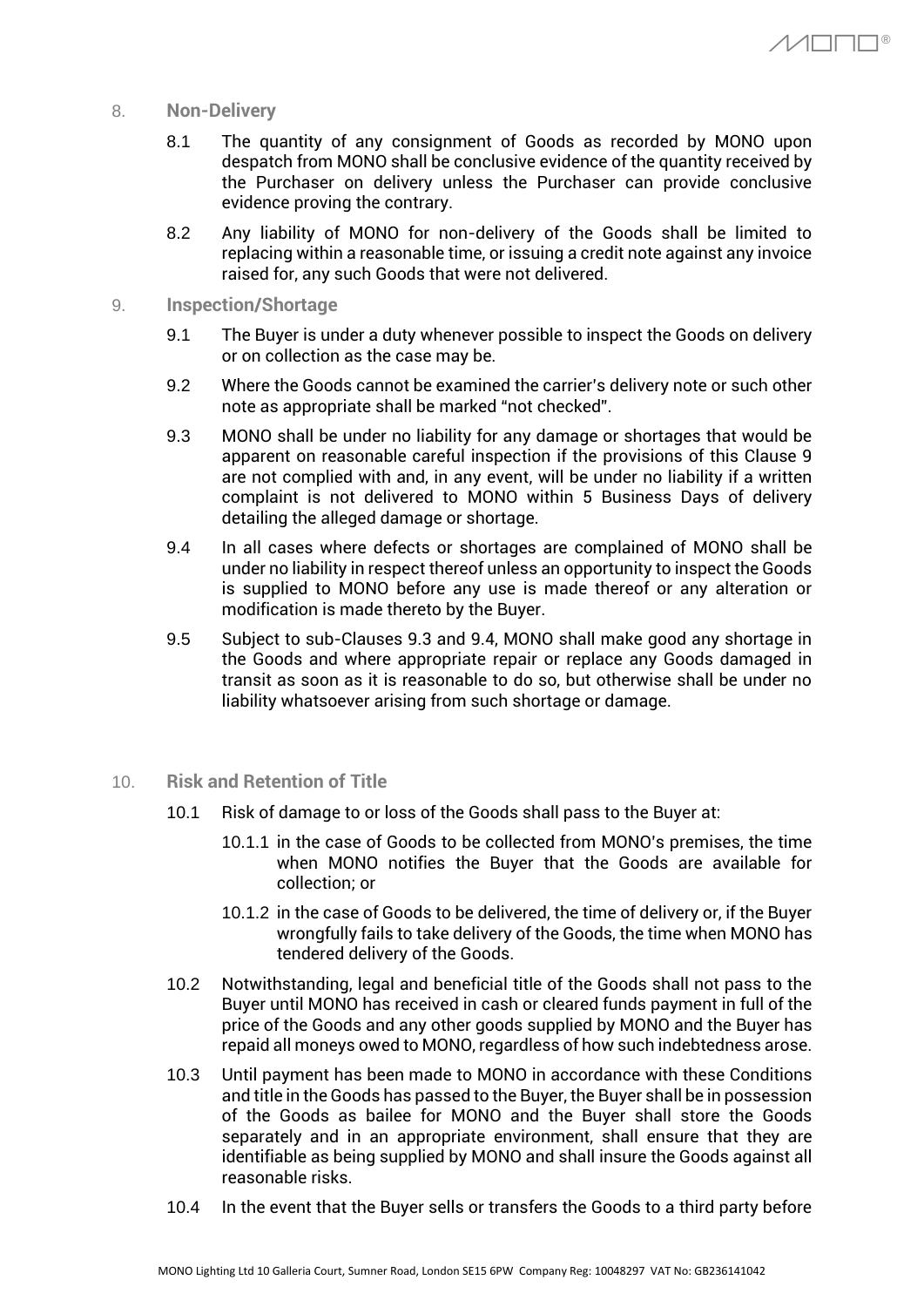legal and beneficial title has passed to him under these Terms and Conditions, the proceeds of the sub-sale or transfer (or such proportion as is due to MONO) shall be held by the Buyer on behalf of MONO. The Buyer shall ensure that such moneys are held separately from, and are in no way mixed with, any other moneys or funds, and that all moneys held on MONO's behalf are identified as such.

- 10.5 MONO may, in accordance with the provisions of the Companies Act 2006, register any charge created by these Conditions.
- 10.6 The Buyer shall not be entitled to pledge or in any way charge by way of security for any indebtedness any of the Goods which remain the property of MONO, but if the Buyer does so all money owing by the Buyer to MONO shall (without prejudice to any other right or remedy of MONO) forthwith become due and payable.
- 10.7 MONO reserves the right to repossess any Goods in which MONO retains title without notice. The Buyer irrevocably authorises MONO to enter the Buyer's premises during normal business hours for the purpose of repossessing the Goods in which MONO retains title or inspecting the Goods to ensure compliance with the storage and identification requirements of sub-Clause 10.4.
- 10.8 The Buyer's right to possession of the Goods in which MONO maintains legal and beneficial title shall terminate if;
	- 10.8.1 the Buyer commits or permits any material breach of his obligations under these Conditions;
	- 10.8.2 the Buyer enters into a voluntary arrangement under Parts I or VIII of the Insolvency Act 1986, the Insolvent Partnerships Order 1994 (as amended), or any other scheme or arrangement is made with his creditors;
	- 10.8.3 the Buyer is or becomes the subject of a bankruptcy order or takes advantage of any other statutory provision for the relief of insolvent debtors;
	- 10.8.4 the Buyer convenes any meeting of its creditors, enters into voluntary or compulsory liquidation, has a receiver, manager, administrator or administrative receiver appointed in respect of its assets or undertaking or any part thereof, any documents are filed with the court for the appointment of an administrator in respect of the Buyer, notice of intention to appoint an administrator is given by the Buyer or any of its directors or by a qualifying floating charge-holder (as defined in paragraph 14 of Schedule B1 of the Insolvency Act 1986), a resolution is passed or petition presented to any court for the winding up of the Buyer or for the granting of an administration order in respect of the Buyer, or any proceedings are commenced relating to the insolvency or possible insolvency of the Buyer.

## 11. **Assignment**

- 11.1 MONO may assign the Contract or any part of it to any person, firm or company without the prior written consent of the Buyer.
- 11.2 The Buyer shall not be entitled to assign the Contract or any part of it without the prior written consent of MONO.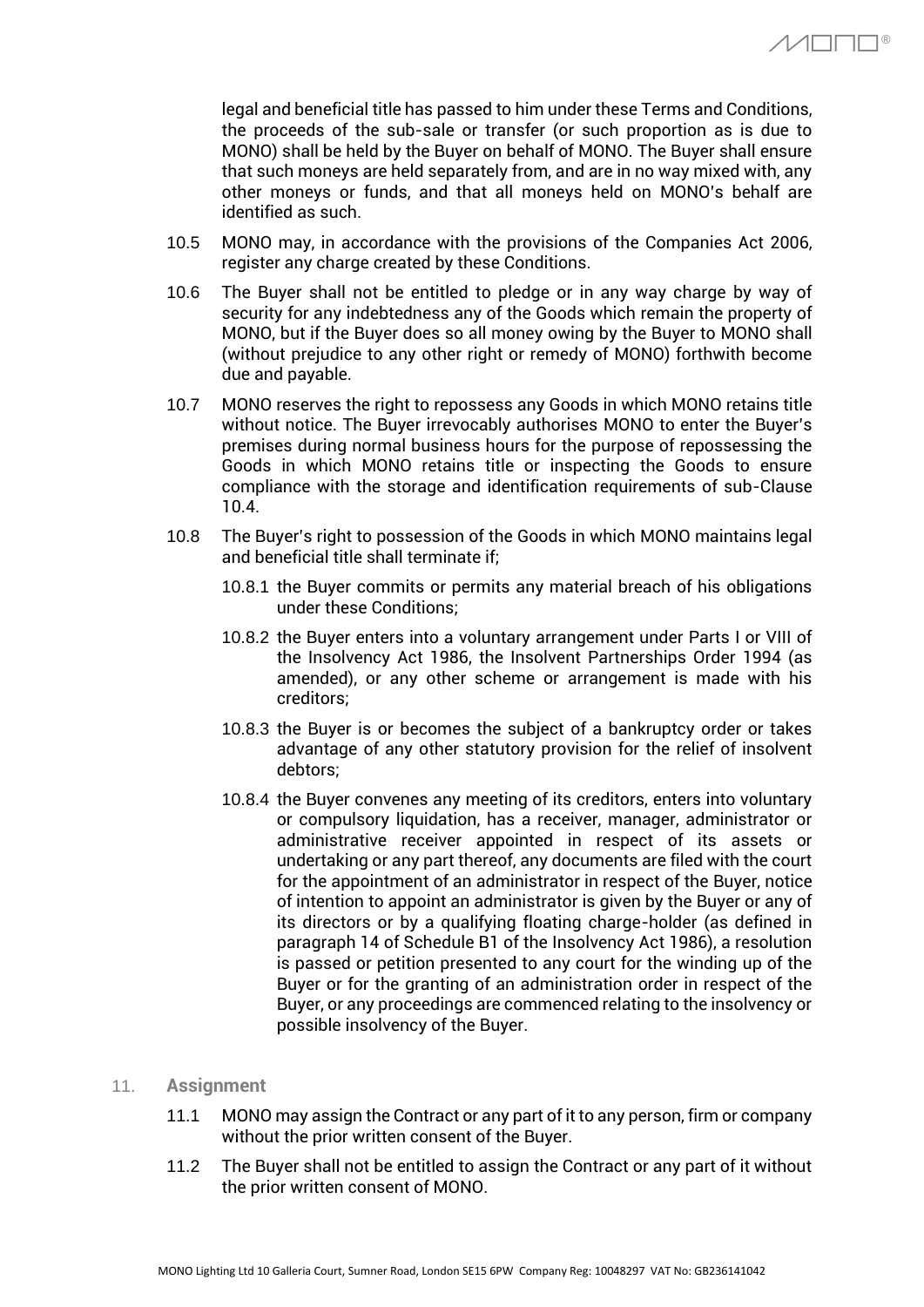- 12. **Defective Goods**
	- 12.1 If on delivery any of the Goods are defective in any material respect and either the Buyer lawfully refuses delivery of the defective Goods or, if they are signed for on delivery as "condition and contents unknown" the Buyer gives written notice of such defect to MONO within 5 Business Days of such delivery, MONO shall at its option:
		- 12.1.1 replace the defective Goods within 10 Business Days of receiving the Buyer's notice; or
		- 12.1.2 refund to the Buyer the price for those Goods (or parts thereof, as appropriate) which are defective;

but MONO shall have no further liability to the Buyer in respect thereof and the Buyer may not reject the Goods if delivery is not refused or notice given by the Buyer as set out above.

- 12.2 No Goods may be returned to MONO without the prior agreement in writing of MONO. Subject thereto any Goods returned which MONO is satisfied were supplied subject to defects of quality or condition which would not be apparent on inspection shall either be replaced free of charge or, at MONO's sole discretion MONO shall refund or credit to the Buyer the price of such defective Goods but MONO shall have no further liability to the Buyer.
- 12.3 MONO shall be under no liability in respect of any defect arising from fair wear and tear, or any wilful damage, negligence, subjection to normal conditions, failure to follow MONO's instructions (whether given orally or in writing), misuse or alteration of the Goods without MONO's prior approval, or any other act or omission on the part of the Buyer, its employees or agents or any third party.
- 12.4 Subject as expressly provided in these Terms and Conditions, and except where the Goods are sold under a consumer sale, all warranties, conditions or other terms implied by statute or common law are excluded to the fullest extent permitted by law.
- 12.5 Except in respect of death or personal injury caused by MONO's negligence, or as expressly provided in these Terms and Conditions, MONO shall not be liable to the Buyer by reason of any representation, or any implied warranty, condition or other term, or any duty at common law or under statute, or under the express terms of the Contract, for any direct or consequential loss or damage sustained by the Buyer (including without limitation loss of profit or indirect or special loss), costs, expenses or other claims for consequential compensation whatsoever (and whether caused by the negligence of MONO, its servants or agents or otherwise) which arise out of or in connection with the supply of the Goods or their use or resale by the Buyer.
- 12.6 The Buyer shall be responsible for ensuring that, except to the extent that instructions as to the use or sale of the Goods are contained in the packaging or labelling of the Goods, any use or sale of the Goods by the Buyer is in compliance with all applicable statutory requirements and that handling and sale of the Goods by the Buyer is carried out in accordance with directions given by MONO or any competent governmental or regulatory authority and the Buyer will indemnify MONO against any liability loss or damage which MONO might suffer as a result of the Buyer's failure to comply with this condition.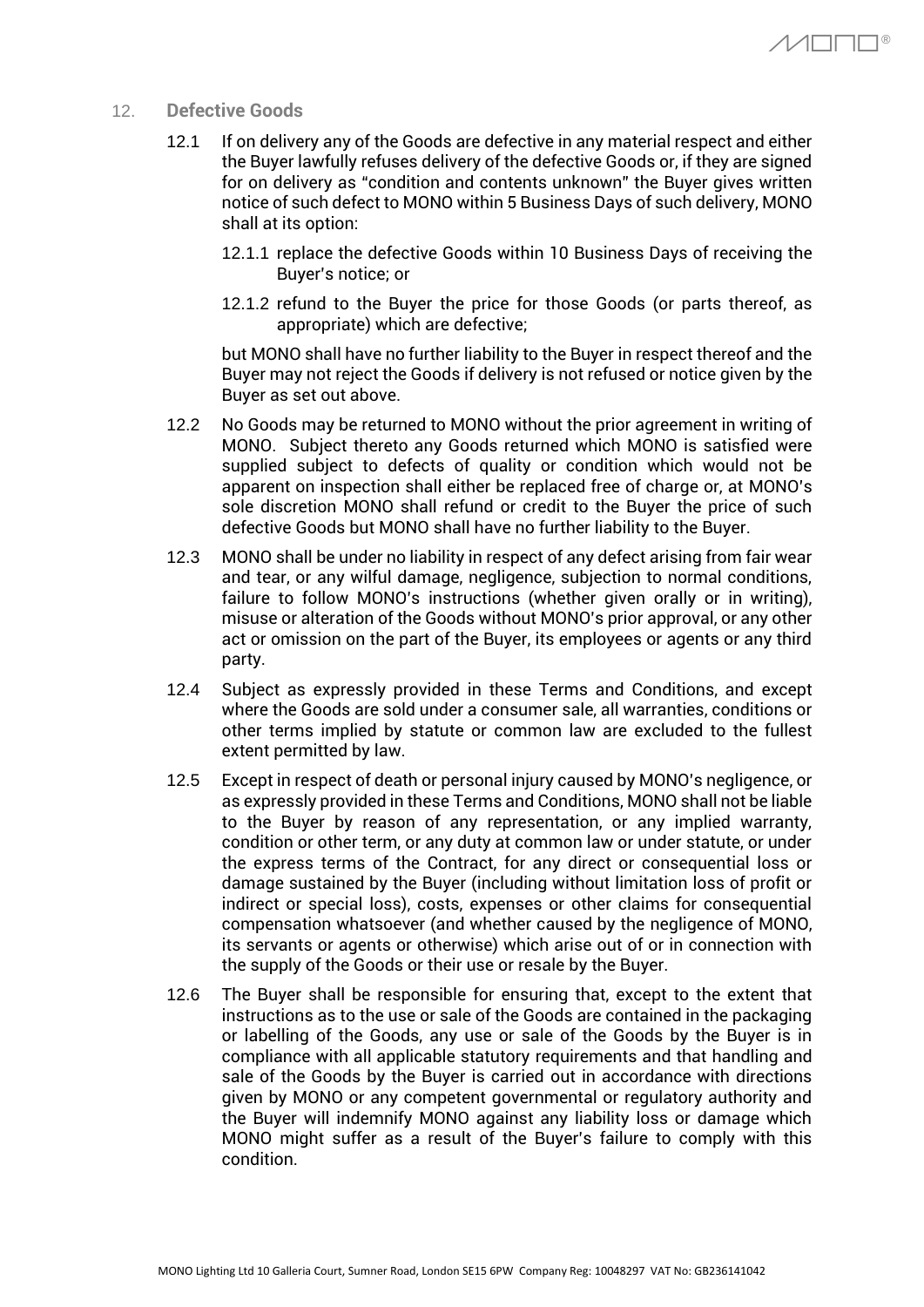- 13. **Buyer's Default**
	- 13.1 If the Buyer fails to make any payment on the due date then, without prejudice to any other right or remedy available to MONO, MONO shall be entitled to:
		- 13.1.1 cancel the order or suspend any further deliveries to the Buyer;
		- 13.1.2 appropriate any payment made by the Buyer to such of the Goods (or the goods supplied under any other contract between the Buyer and MONO) as MONO may think fit (notwithstanding any purported appropriation by the Buyer); and

 $\Lambda$  $\Lambda$  $\Box$  $\Box$  $\Box$ ®

- 13.1.3 charge the Buyer interest (both before and after any judgement) on the amount unpaid, at the rate of 8% per annum above Bank of England base rate from time to time, until payment in full is made (a part of a month being treated as a full month for the purpose of calculating interest).
- 13.2 This condition applies if:
	- 13.2.1 the Buyer fails to perform or observe any of its obligations hereunder or is otherwise in breach of the Contract;
	- 13.2.2 the Buyer becomes subject to an administration order enters into a voluntary arrangement under Parts I or VIII of the Insolvency Act 1986 or the Insolvent Partnerships Order 1994 or (being an individual or firm) becomes bankrupt or (being a company) goes into liquidation;
	- 13.2.3 an encumbrancer takes possession, or a receiver is appointed, of any of the property or assets of the Buyer;
	- 13.2.4 the Buyer ceases, or threatens to cease, to carry on business; or
	- 13.2.5 MONO reasonably apprehends that any of the events mentioned above is about to occur in relation to the Buyer and notifies the Buyer accordingly.
- 13.3 If sub-Clause 13.2 applies then, without prejudice to any other right or remedy available to MONO, MONO shall be entitled to cancel the Contract or suspend any further deliveries under the Contract, and if the Goods have manufactured and/or delivered, but not paid for, the price shall become immediately due and payable notwithstanding any previous agreement or arrangement to the contrary.
- 14. **Limitation of Liability**
	- 14.1 Subject to condition 7, condition 8 and condition 13, the following provisions set out the entire financial liability of MONO (including any liability for the acts or omissions of its employees, agents and sub-contractors) to the Buyer in respect of:
		- 14.1.1 any breach of these conditions;
		- 14.1.2 any use made (including but not limited to modifications) or resale by the Buyer of any of the Goods, or of any product incorporating any of the Goods; and
		- 14.1.3 any representation, statement or tortious act or omission including negligence arising under or in connection with the Contract.
	- 14.2 All warranties, conditions and other terms implied by statute or common law (save for the conditions implied by section 12 of the Sale of Goods Act 1979)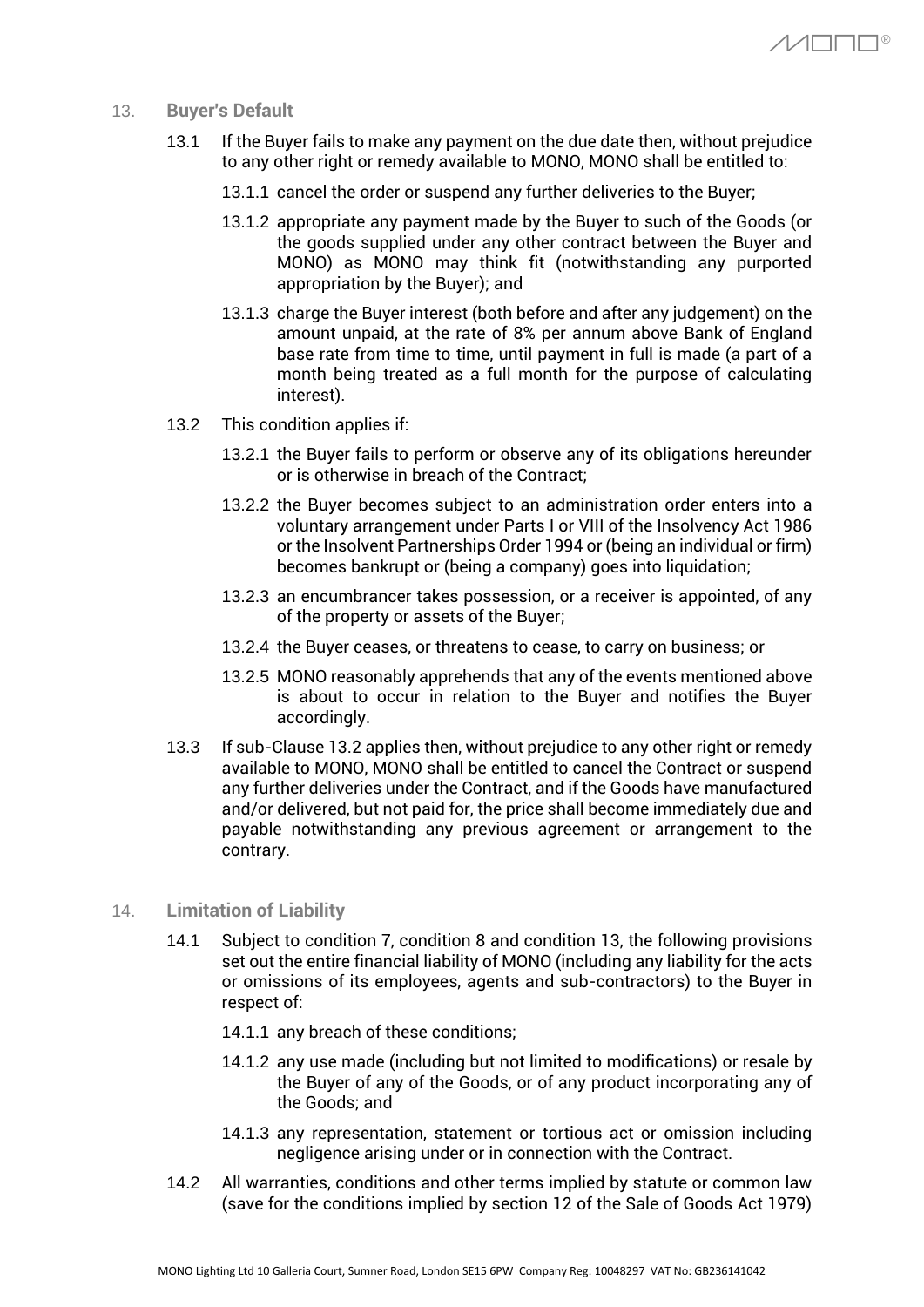are, to the fullest extent permitted by law, excluded from the Contract.

- 14.3 Nothing in these Terms and Conditions excludes or limits the liability of MONO:
	- 14.3.1 for death or personal injury caused by MONO's negligence;
	- 14.3.2 for any matter which it would be illegal for MONO to exclude or attempt to exclude its liability; or
	- 14.3.3 for fraud or fraudulent misrepresentation.
- 14.4 Subject to sub-Clauses 14.2 and 14.3:
	- 14.4.1 MONO's total liability in contract, tort (including negligence or breach of statutory duty), misrepresentation, restitution or otherwise, arising in connection with the performance or contemplated performance of the Contract shall be limited to the Contract Price; and
	- 14.4.2 MONO shall not be liable to the Buyer for any pure economic loss, loss of profit, loss of business, depletion of goodwill or otherwise, in each case whether direct, indirect or consequential, or any claims for consequential compensation whatsoever (howsoever caused) which arise out of or in connection with the Contract.

## 15. **Confidentiality, Publications and Endorsements**

- 15.1 The Buyer will regard as confidential the contract and all information obtained by the Buyer relating to the business and/or products of MONO and will not use or disclose to any third party such information without MONO's prior written consent provided that this undertaking shall not apply to information which is in the public domain other than by reason of the Buyer's default;
- 15.2 The Buyer will not use, authorise or permit any other person to use any name, trademark, house mark, emblem or symbol which MONO is licensed to use or which is owned by MONO upon any premises, note paper, visiting cards, advertisement or other printed matter or in any other manner whatsoever unless such use shall have been previously authorised in writing by MONO and (where appropriate) its licensor;
- 15.3 The Buyer will use all reasonable endeavours to ensure compliance with this Clause 15 by its employees, servants and agents.
- 15.4 The provisions of this Clause 15 shall survive the termination of the Contract.
- 16. **Communications**
	- 16.1 All notices under these Terms and Conditions and under the Contract shall be in writing and be deemed duly given if signed by, or on behalf of, a duly authorised officer of the Party giving the notice.
	- 16.2 Notices shall be deemed to have been duly given:
		- 16.2.1 when delivered, if delivered by courier or other messenger (including registered mail) during the normal business hours of the recipient; or
		- 16.2.2 when sent, if transmitted by e-mail and a successful transmission report or return receipt is generated; or
		- 16.2.3 on the fifth business day following mailing, if mailed by national ordinary mail, postage prepaid; or